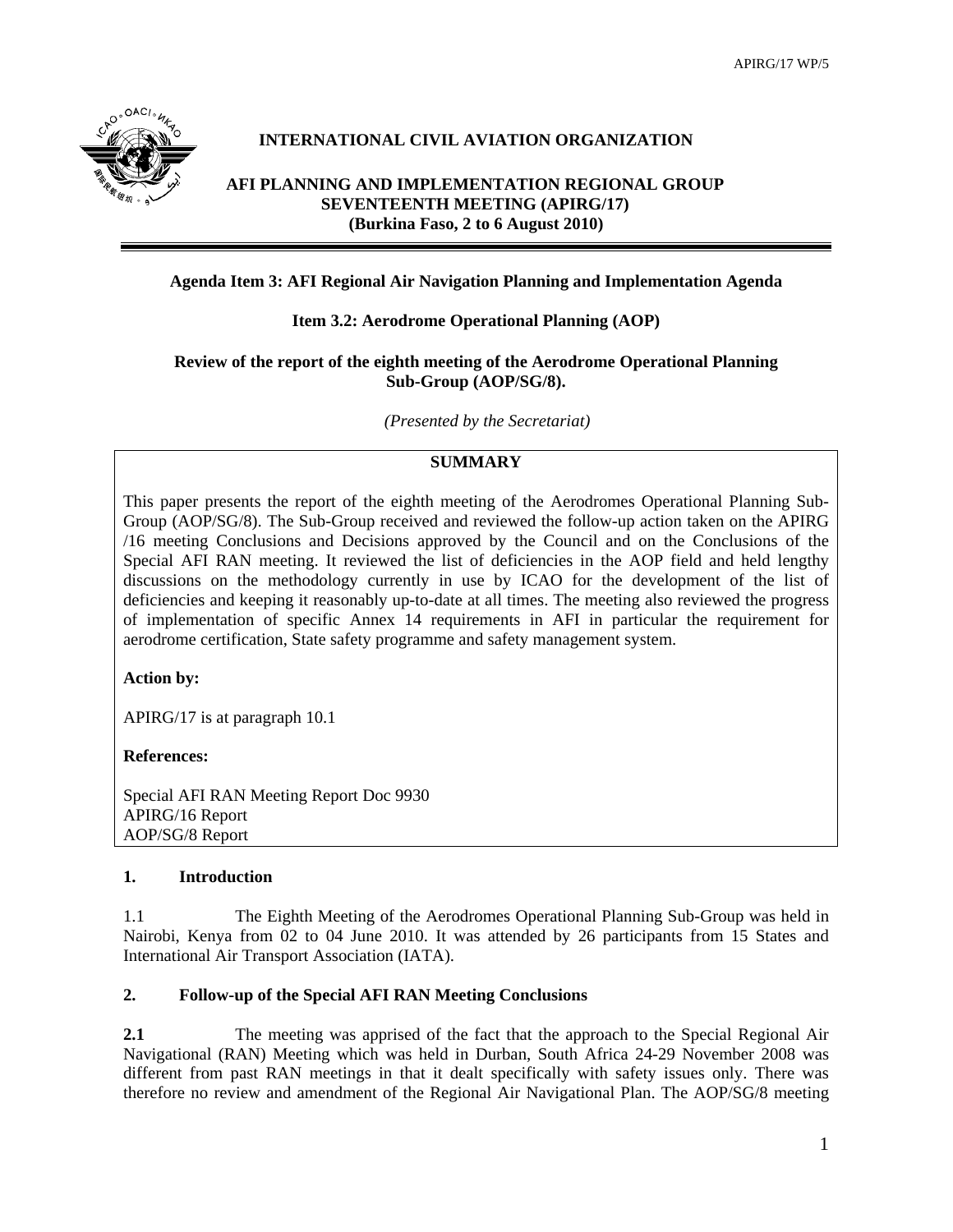reviewed the progress of implementation of those Conclusions of the Special AFI RAN Meeting with a bearing in the Aerodrome Operations Planning (AOP) field.

2.2 The meeting noted the decision by the ICAO Council requiring ICAO to take up an increasing leadership role in order to ensure that the relatively high safety concerns in AFI region are addressed and the subsequent establishment of an AFI Comprehensive Implementation Plan (ACIP). The meeting was briefed of the significant progress that ACIP had achieved in addressing the aviation safety concerns in AFI in particular with respect to the conduct of extensive training activities in various fields and agreed that in order for ICAO to succeed further, it was essential that Contracting States in the AFI Region strengthen cooperation across the region to make the optimum use of available resources and also commit to the ideals of the AFI Plan. In this regard the meeting noted Special AFI RAN Conclusion No 3/2 encouraging States in the AFI Region to take full advantage of the programme established to enhance aviation safety in the region and also encouraging industry and donors to undertake projects that address the priorities identified through gap analysis conducted by ACIP in cooperation with all stakeholders.

2.3 The AOP/SG/8 meeting noted that States had indeed taken full advantage of the activities of ACIP so far. Most of the AFI States, with exception of a handful, had gone through the gap analysis exercise and the industry and all stakeholders have been actively involved. The enhanced regulator/industry cooperation has been quite well received and both parties appreciate each other's viewpoint with respect to the need to ensure aviation safety. It is however too early to evaluate how the training activities have been translated into actual implementation of SARPS, actual improvement of safety and eventually reduction of accidents and incidents. The AOP/SG/8 meeting was of the view that ICAO should develop strategies to continue to monitor these parameters in order to evaluate the tangible benefits of the ACIP.

## **Draft Conclusion 8/01: Mechanism for follow up on ACIP activities**

### **That ACIP should develop and implement a mechanism to follow up how much the training activities conducted have translated into actual implementation of the SARPS and eventually the reduction of accidents and incidents.**

2.4 The AOP/SG/8 meeting agreed with the observation at the Special AFI RAN that there was inadequate implementation of the eight safety oversight critical elements and in particular emphasized the importance of implementation of Critical Element 4 (qualifications and training of technical staff) as a prerequisite to the implementation of the other critical elements. In this regard, it was noted that there was in particular inadequate training opportunities for aerodrome inspectors. Most States therefore had to depend on overseas training which was quite expensive. Further, concerns were raised that many States were experiencing difficulty with retention of the few personnel that had obtained the training and gained adequate experience. There was also inadequate guidance on the aspect of resolution of safety concerns. The AOP/SG/8 meeting therefore formulated the following draft Conclusion:

### **Draft Conclusion 8/02: Development of training programmes for aerodrome inspectors**

### **That ACIP should assist a few of the existing training institutions in the AFI to develop and implement aerodrome inspectors training programmes.**

2.5 The AOP/SG/8 meeting noted the emphasis by the Special AFI RAN of cooperative approach towards improving aviation safety in particular in States that did not have enough aviation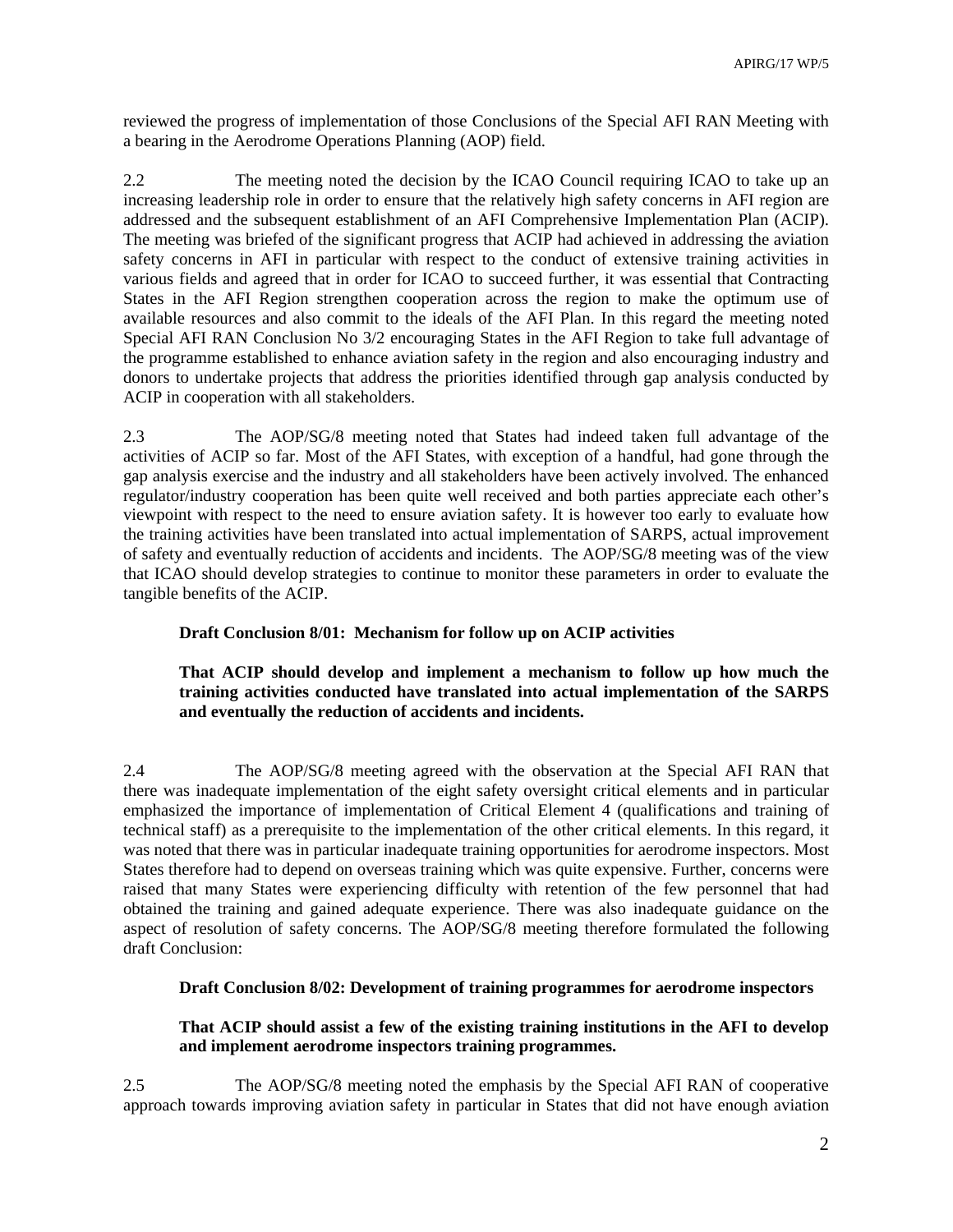activity to support the investment to establish and sustain an effective safety oversight organization bearing in mind other pressing national needs. Under such competing priorities, the Civil Aviation Authorities often give higher priority to the traditional CAA fields, i.e. airworthiness, flight operations, personnel licensing and to some extent air navigation services to the detriment of aerodromes. On this basis, the meeting noted with appreciation the cooperative approach being established in a number of regional groupings within AFI in particular the BAG States, UEMOA, EAC and SADC.

2.6 With regard to the proposal to establish Regional Aviation Safety Teams, the meeting was of the opinion that their establishment should be driven by the ICAO Regional Offices and that it was essential to establish their terms of reference in order to ensure that States and industry identify individuals that can give meaningful contributions to their activities.

#### **Conclusion 8/03: Establishment of Regional Safety Teams (RST)**

**That ICAO Regional Offices should be the champions in the establishment of Regional Safety Teams (RST) and in soliciting participants from States, the terms of reference of the RST should be established in order to ensure appropriate individuals are identified for participations.** 

2.7 The AOP/SG/8 meeting noted the observation by the Special AFI RAN the safety and efficiency of international civil aviation depends primarily on the skills of the personnel that manage, operate and maintain its systems. Training capacity within Africa is limited. As a result, training which frequently had to be performed outside the continent at great cost to government and industry was essentially very limited. The meeting emphasized the need for extensive on-the-job training in order to ensure aerodrome inspectors have the necessary confidence to carry out their functions. The meeting therefore formulated the following Draft Conclusion.

## **Draft Conclusion 8/04: Field experience as an essential part of training activities.**

**That in addition to the theoretical training being offered by ICAO and the training institutions, States should establish mechanism for allowing their aerodrome inspectors to undergo on-the-job training through attachment.** 

### **3. Follow up of APIRG/16 Meeting Conclusions and Decisions concerning Aerodrome Services**.

### **3.1. Bird hazard reduction**

3.1.1 With respect to the prevalence of bird hazards, the AOP/SG/8 noted that the APIRG/16 Conclusion for cooperative arrangements in conducting ornithological studies on developing strategies for bird hazard control among neighbouring states continues to be implemented as is the case in the five East African Community (EAC) Partner States which have since established an EAC Wildlife Hazard Management Committee under the umbrella of the EAC Civil Aviation Safety and Security Oversight Agency (CASSOA).

3.1.2 The meeting however noted that, despite several reminders, reporting of bird strikes to ICAO bird strike information system (IBIS) had not been improved. It was suggested that the Regional Safety Oversight Organizations and the various COSCAPs being established in various parts of Africa be used as a tool for collection of data and submitting of reports to IBIS.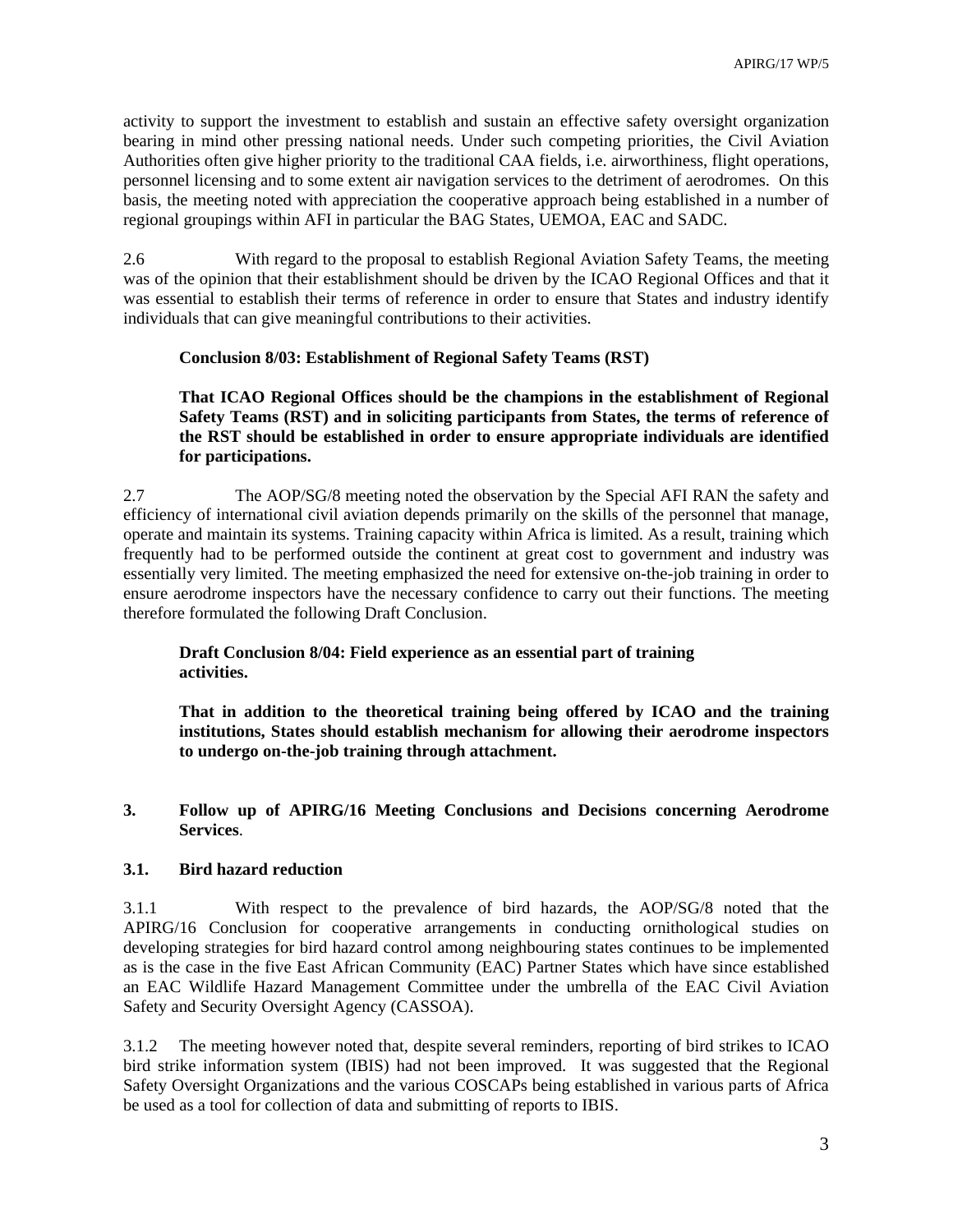## **3.2. Rescue and Fire Fighting Services (RFFS)**

3.2.1 The meeting acknowledged that there have been some improvements on the provision of fire fighting equipments, rescue tools and protective clothing and equipment. However a number of airports were not allocating sufficient resources for rescue and fire fighting personnel development to ensure adequate training (including the prerequisite education background and on-the-job training) and retraining (including refresher training) on a regular basis. The meeting therefore observed that there was need for States to develop appropriate regulations and guidance material regarding staff selection criteria defining the minimum education background, minimum qualifications and skills at each level and the need for periodic medical examination.

3.2.2 The meeting further noted that there were quite a few aerodromes in AFI which are located close to large bodies of water, marshy and mangrove environment which as a result require special facilitation for rescue and fire fighting. Although ICAO has provided specific guidance on this issue, many airports have not made provisions to facilitate prompt action in case of an eventuality in this difficult terrain and environment.

### **3.3 Aerodrome Pavement Strength and Friction Characteristics**

3.3.1 The AOP/SG/8 meeting noted that as witnessed during the safety oversight audits, many States were not implementing the requirement to carry out pavement strength measurements as a tool for proactively planning for preventive maintenance programmes bearing in mind the extensive resources required for undertaking complete pavement rehabilitation which eventually becomes necessary. Further, it was also noted that very few aerodromes have implemented the requirement for measuring and reporting runway friction characteristics even when it has become evident that there was extensive rubber deposit. The meeting acknowledged that the equipment required to measure pavement strength and runway friction characteristics were expensive and the technology required was not readily available. Hence the meeting reaffirmed its earlier Conclusion for States to consider cooperative arrangement in the implementation of these requirements.

#### **4. Review of the List of International Aerodromes in the AFI ANP**

 4.1 The AOP/SG/7 meeting, whilst discussing the issue of deficiencies at aerodromes in the AFI Region which were seen to have remained unresolved for a long time, noted that there were some airports listed in the Air Navigation Plan (ANP), which were not being or which were not planning to be used for regular international flights. Such airports were not therefore given priority in allocation of resources and were poorly equipped. This was considered to be contributing to the long list of deficiencies which remain for a long time and agreed that States should make a review of the list of airports included in the AFI ANP and FASID and propose appropriate amendments to remove such airports.

4.2 The AOP/SG/8 meeting was advised that the ICAO ESAF and WACAF Regional Offices have twice circulated reminders to States to review the list of international aerodromes. On both occasions there has been minimal response. The meeting took note of this fact and agreed that in view of the above, the list of aerodromes in the AFI Plan should continue to be amended following the standard ICAO procedures for amendment of the ANP and FASID.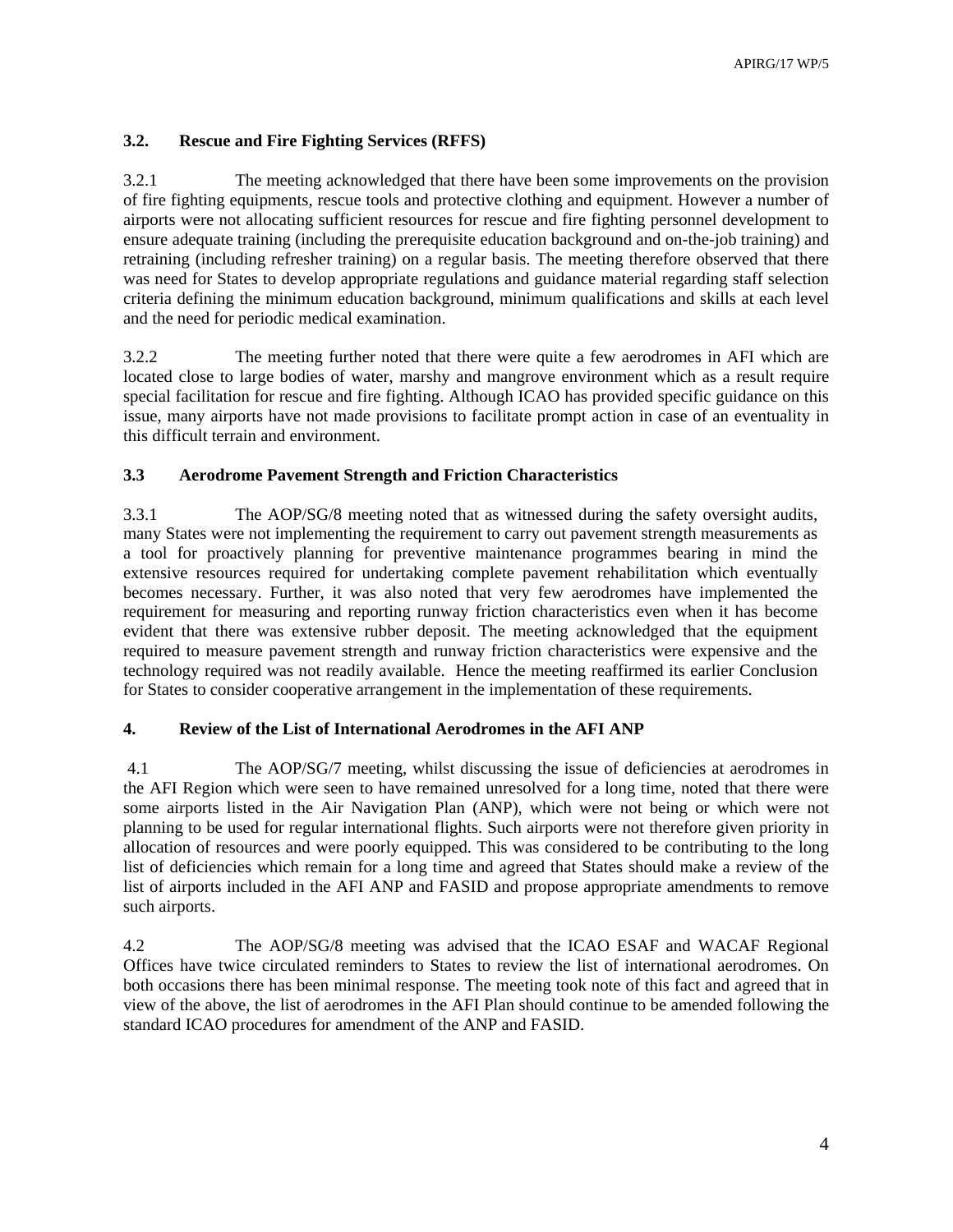### **5. Review of deficiencies in the AOP field**

5.1 APIRG has been regularly reviewing the status of implementation of the AFI Air Navigation Plan through its subsidiary bodies including the AOP/SG. The result of this review is reported to the ICAO Council and notified to States and user organizations concerned. The list of deficiencies have been compiled by the Regional Office and updated with additional information collected during informal regional meetings, mission of regional officers to States including during safety oversight audits and also from various sources including user organizations after validation in accordance with the decision of the Air Navigation Commission. The meeting was apprised of the persistent difficulties encountered by the Secretariat in obtaining from States current information on deficiencies and corrective actions taken to remove them and for the validation of the reports by users.

5.2 The attention of the sub-group was drawn to ALLPIRG/5 Conclusion 5/15 that called for implementation of *"last resort action"* when efforts to eliminate deficiencies prove unsuccessful after exhausting all alternatives. The last resort action consists of two parts:

- a) propose the inclusion of an alternate facility/procedure in the ANP; and;
- b) if this is not feasible, States, users and ICAO should be provided with an analysis concerning the risk associated with such a deficiency.

5.3 On its part, IATA reported that it regularly organizes Technical Missions through which its team of experts maintains direct contact with the authorities and service providers. The purpose of such missions is to identify infrastructural deficiencies of concern to airline's operations, priorities for remedial action, possibilities for cooperation between IATA and the authorities to effect remedial action, and opportunities for future development plans. IATA Technical Missions usually include discussion with the authorities on practical timelines for remedial action and where necessary follow up missions are arranged.

5.3 After extensive deliberation, the meeting was of the view that the methodology used to compile, validate and keep up-todate the list of deficiencies is not efficient bearing in mind that States do not respond to enquiries sent to them. The list of deficiencies therefore, cannot at any one time be considered as accurate and recommended that the methodology be reviewed by the Secretariat and reported for discussion at next AOP/SG meeting.

### **Draft Conclusion 8/05 : Review of Methodology for compiling list of deficiencies**

**That ICAO should develop a more efficient methodology for compiling, validation and tracking of deficiencies at international airports that would ensure the list of deficiencies is reasonably up to date at all times.** 

### **6. Specific Annex 14 requirements**

## 6.1 **Requirement for Runway End Safety Area (RESA)**

6.1.1 The meeting discussed the requirements in Annex 14 Volume I for the provision of the runway end safety area (RESA) and the specifications associated with it. Where provision of a RESA would be prohibitive to implement, consideration may have to be given to reducing some of the declared distances. The provision for equipment or installation required for air navigation purposes which must be located on a runway end safety area to be frangible and mounted as low as possible was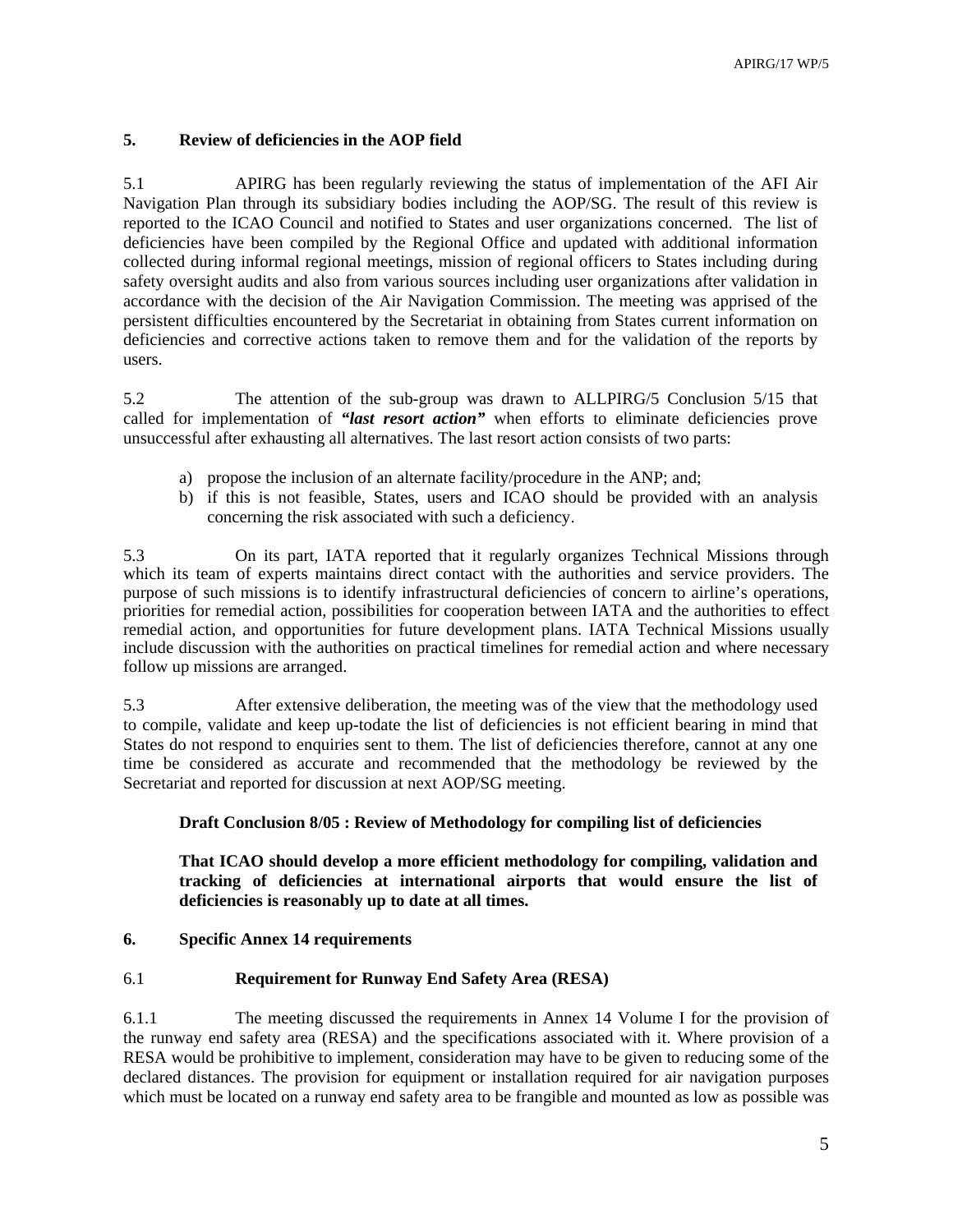also discussed. It was indeed emphasized that runway excursion incidents and accidents have become quite prevalent and that airports should ensure this requirement is implemented.

### **6.2 Runway friction testing and rubber deposit removal**

6.2.1 The meeting noted that many airports take friction characteristics for granted. Where aerodrome certification has been implemented and where runway pavement inspection is regularly conducted, reports of standing water and rubber deposits have been recorded and have been indicated as possible areas of questionable friction levels. The meeting emphasized that because of the weather prevailing in the tropics, cases of bitumen bleeding and enhanced rubber deposits are more pronounced and in wet conditions friction characteristic could be reduced considerably. In addition, poor drainage facilities either by design or as a result of inadequate maintenance procedures do increase the prevalence of standing water on runway surfaces. The meeting discussed the element of the cost of the friction measuring equipment at an airport where the traffic is not very high and reaffirmed its earlier Conclusion for cooperative approach to this problem. In this regard, Kenya indicated that the Kenya Airports Authority (KAA) had acquired both a friction testing machine and a rubber deposit measuring equipment and indicated that interested neighbouring States could contact the management of KAA for such cooperation.

#### **6.3 Signage**

6.3.1 Signs at an airport are essential for the surface movement guidance and control The USOAP audit results have indicated the extent of laxity on the issue of appropriate signage or the lack of adequate maintenance of signage on the pretext that aerodrome layouts are not complicated and extreme weather conditions are not frequent. The meeting was of the view that strict implementation of the SSP/SMS which incorporates regular inspection reports would help address these deficiencies.

#### **6.4 Aerodrome emergency planning.**

6.4.1 The meeting noted that despite emphasis on this matter on previous discussions and the number of workshops that ICAO has conducted in the region to re-emphasize the necessity to implement the requirement, deficiencies still exist. The meeting was further apprised of the Amendment No. 10 to Annex 14 Volume I which has introduced under examples of emergencies "public health emergencies" including increased risk of travelers or cargo spreading a serious communicable disease internationally through air transport and severe outbreak of a communicable disease potentially affecting a large proportion of aerodrome staff. The meeting recalled that at those aerodromes located close to large bodies of water and/or swampy areas, or difficult terrain, the aerodrome emergency plan should include the establishment, testing and assessment at regular intervals of a predetermined response for the specialist rescue services. The ICAO USOAP results have indicated that there are a number of such aerodromes in AFI who still do not have appropriate specialist rescue services included in their AEP. In addition a number have never conducted a full scale emergency exercise involving rescue at sea.

6.4.2 The meeting was informed that Ghana has over the years gained substantial experience on the conduct of a full scale emergency exercise. In view of the fact that the major airport in Ghana is located close to the sea and in compliance with the Annex 14 Volume 1 requirements, Ghana had recently conducted a successful Search and Rescue Exercise involving an incident at sea.

The exercise highlighted a number of challenges such as:

• How to let participating agencies appreciate the complex nature of such an exercise.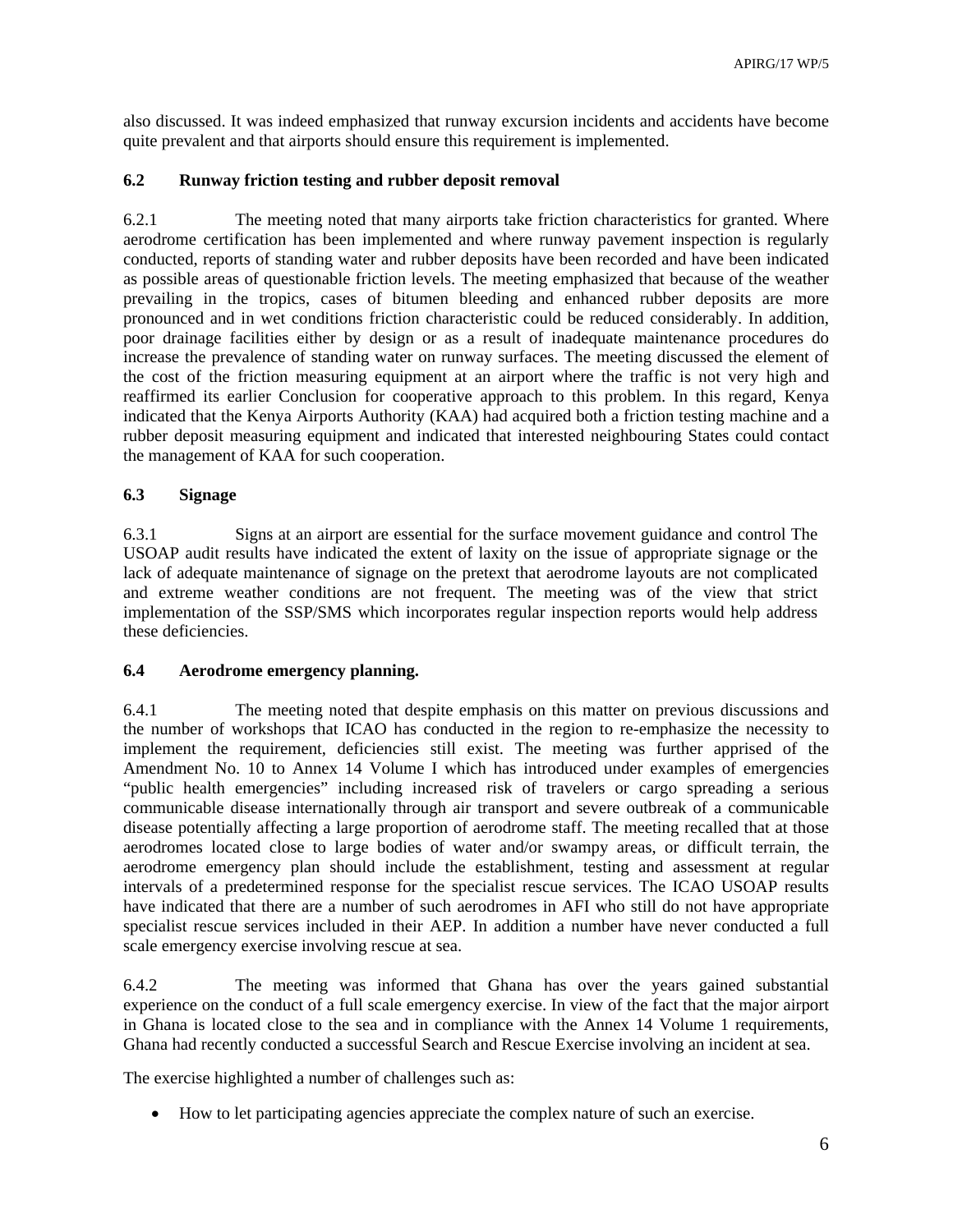- Getting the active participation of top government officials which was vital for the success of the exercise.
- Combining the requirements of Annexes 12 and 14 for the successful conduct of the exercise.

### **7. Status of implementation of Annex 14 requirements for Aerodromes Certification and Safety Management Systems**

7.1 Various surveys conducted by the ICAO secretariat, eview of the results of ICAO Universal Safety Audit Programme (USOAP) and more recently the Gap Analysis conducted under the AFI Comprehensive Implementation Plan (ACIP) all indicate that the level of implementation is generally very low. Further analysis indicate that a serious lack of trained aerodrome inspectors in almost all fields. In this regard the meeting was advised that the ICAO WACAF office has scheduled to hold an aerodrome certification workshop 04 – 08 October 2010 and that ACIP is planning an Aerodrome Inspectors' Courses, one in French in  $11 - 29$  October and another in English in  $08 - 26$ November. States are advised to take advantage of these training activities whose content shall take into account the particular AFI environment. Further, there will be no tuition fees for participation.

### **Draft Conclusion 8/06: Training for aerodrome inspectors**

**That States should take advantage of the Aerodrome Certification Workshop 04-08 October 2010 (English) and Government Inspectors' Course (11-29 October 2010, French) scheduled to be held in the WACAF Region the Government Inspectors' Course (08-26 November 2010, English) scheduled to be held in the ESAF Region** 

## 7.2 **ACP Activities related to the implementation of the requirement for SMS**

7.2.1 ACIP has conducted several Integrated Safety Management (ISM) training activities directed to the regulators *and* service providers and the course integrate State Safety Programme (SSP), service providers Safety Management System (SMS), State safety oversight systems, Global Aviation Safety Plan (GASP, Global Aviation Safety Roadmap (GASR) and the development of a Regional Safety Programme (RSP). The meeting appreciated efforts that ACIP has put in to ensure adequate training is provided. The meeting however emphasized the need for more practically oriented training for aerodrome inspectors where one would acquire "hands-on experience" to assist them obtain the necessary confidence to carry out safety oversight responsibilities in their respective States. In this regard, the meeting formulated the following Conclusion:

### **Draft Conclusion 8/07**

**That:** 

**States that have not done so take advantage of the remaining training activities on Integrated Safety Management Systems.** 

**ACIP should endeavor to include practical aspects for aerodrome inspection in the upcoming Government Inspectors' Course to be held later in the year in the WACAF and ESAF Regional Offices** 

### **7.3 Experience of Algeria**

7.3.1 The meeting was apprised of the experience of Algeria regarding implementation of the requirement for aerodrome certification where 14 aerodromes had been certificated since 2005 and again re-certified in 2009 supported by adequate legislation. A certification committee composing of five external and two internal aerodromes inspectors was the guiding force towards this achievement.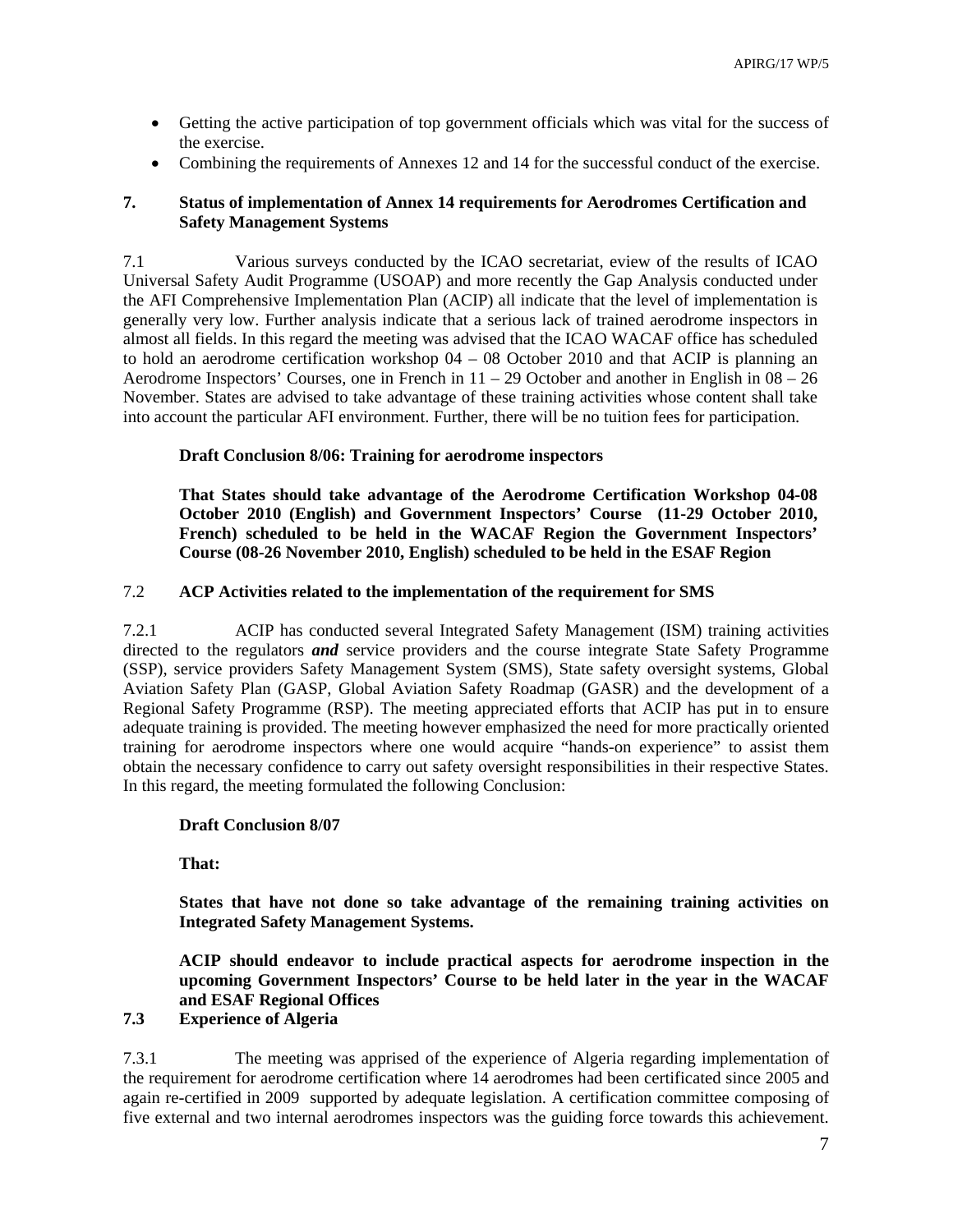Extensive training of fifty personnel was conducted. A further training programme for SMS implementation is expected.

## **7.4 Experience of Kenya with respect to aerodrome certification**

7.4.1 During implementation of the requirement for aerodrome certification, it has been noted that the aerodrome regulations in Kenya were deficient on the specifics. Further the KCAA has noted that during development of guidance material, it was necessary to ensure there is sufficient consultative framework with airport operators and service providers with a view to developing a realistic action plan for the implementation of the cooperative requirement based on a carefully considered gap analysis. Initiatives by the East Africa Community (EAC) Civil Aviation Safety and Security Oversight Agency (CASSOA) are providing the necessary platform for additional consultation within the region and this is expected to enhance cooperation and understanding. It is expected that CASSOA will spearhead efforts to establish a Regional Safety Programme within the five EAC partner States.

7.4.2 Kenya has also observed that successful implementation of Annex 14 requirements for aerodrome certification is highly dependent on the commitment of the aerodrome operator including the allocation of sufficient resources for training and timely correction of safety concerns identified by the regulatory authorities during inspections. The problem is compounded by the facts that since most airports are wholly owned by government and act as the major and usually the only economic gateway to the states, regulatory authorities do not have the necessary powers to impose stringent operating restrictions. The meeting therefore formulated the following draft conclusion:-

## **Draft Conclusion 8/08**

**That:** 

- **1. States should while developing their legislative frameworks ensure that the regulatory authority is granted express powers to regulate aerodromes and that its inspectors are adequately empowered to impose operating restrictions and sanctions at aerodromes in cases where non-conformances have been identified.**
- **2. Aerodrome operators in the region should commit to certification of their aerodromes and in particular pay attention to the correction of identified safety concerns through allocation of adequate resources required to facilitate effective implementation of Annex 14 requirements.**

## **7.5 Experience of Kenya with respect to implementation of SMS**

7.5.1 Kenya reported that the safety management system requirementswere yet to be fully implemented at the Kenyan aerodromes. Kenya Airports Authority (KAA) which operators the major airports have not defined its safety policies, objectives and strategies; safety training and flow of safety information is inadequate and there is a general lack of commitment at the highest level of management. The slow implementation of SMS by aerodrome operators has also been attributed to inadequate regulatory guidance. This calls for the need to ensure that the State expeditiously establishes the SSP by providing the requisite regulations and guidance material and setting the required safety performance levels.